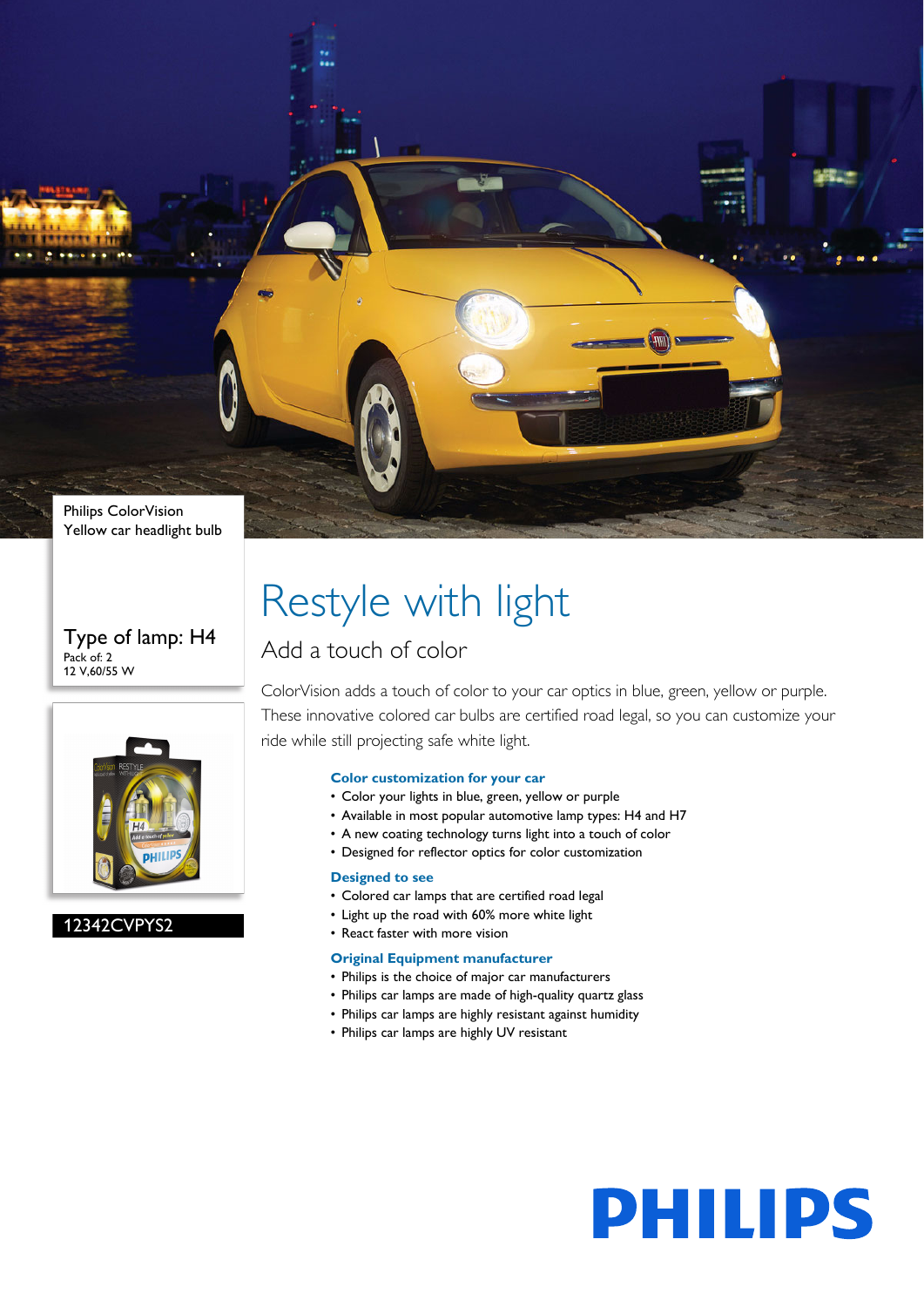## **Highlights**

#### **Available in H4 and H7**



To find out which Philips ColorVision lamp fits your car, go to www.philips.com/automotive

#### **Color your lights**



Philips ColorVision allows to add a personalized touch of color to your car optics. Choose from blue, green, yellow or purple and customize your ride.

#### **Road legal colored car lamps**



ColorVision lamps comply with all ECE regulations and come with a certification card to prove they are road legal. Keep it with you in your car at all times.

#### **React faster with more light**

Increased visibility is proven to help you react faster while driving. With whiter light and up to 60% more vision, ColorVision increases your visibility compared to standard lamps.

Anticipate easier to any obstacles that might come your way.

#### **A new coating technology**



Thanks to a special coating on the lamps, Philips ColorVision adds a touch of color which is in line with European regulation. So you can customize your ride while still projecting safe white light

#### **Designed for reflector optics**



Philips ColorVision creates colored effects by reflecting light into the lamp optics. Switch on your headlamps and light up with a touch of color

#### **60% more white light**



Thanks to its technology, Philips ColorVision lights up the road with 60% more white light

than any other standard lamp. So you see the road ahead more clearly, while your optics add a touch of color

#### **Car manufactuer choice**



For 100 years, Philips has been on the forefront of the automotive lighting industry, introducing technological innovations that have become standard on modern automobiles. Today, one in two cars in Europe and one in three worldwide is equipped with Philips lighting

#### **High quality quartz glass**



UV-Quartz glass is stronger than hard glass and highly resistant to temperature extremes and vibrations, which eliminates the risk of explosion. Philips quartz-glass lamps (filament 2 650º C and glass 800º C) are able to withstand severe thermal shock. With the capability of increased pressure inside the lamp, UV-quartz glass is able to produce a more powerful light